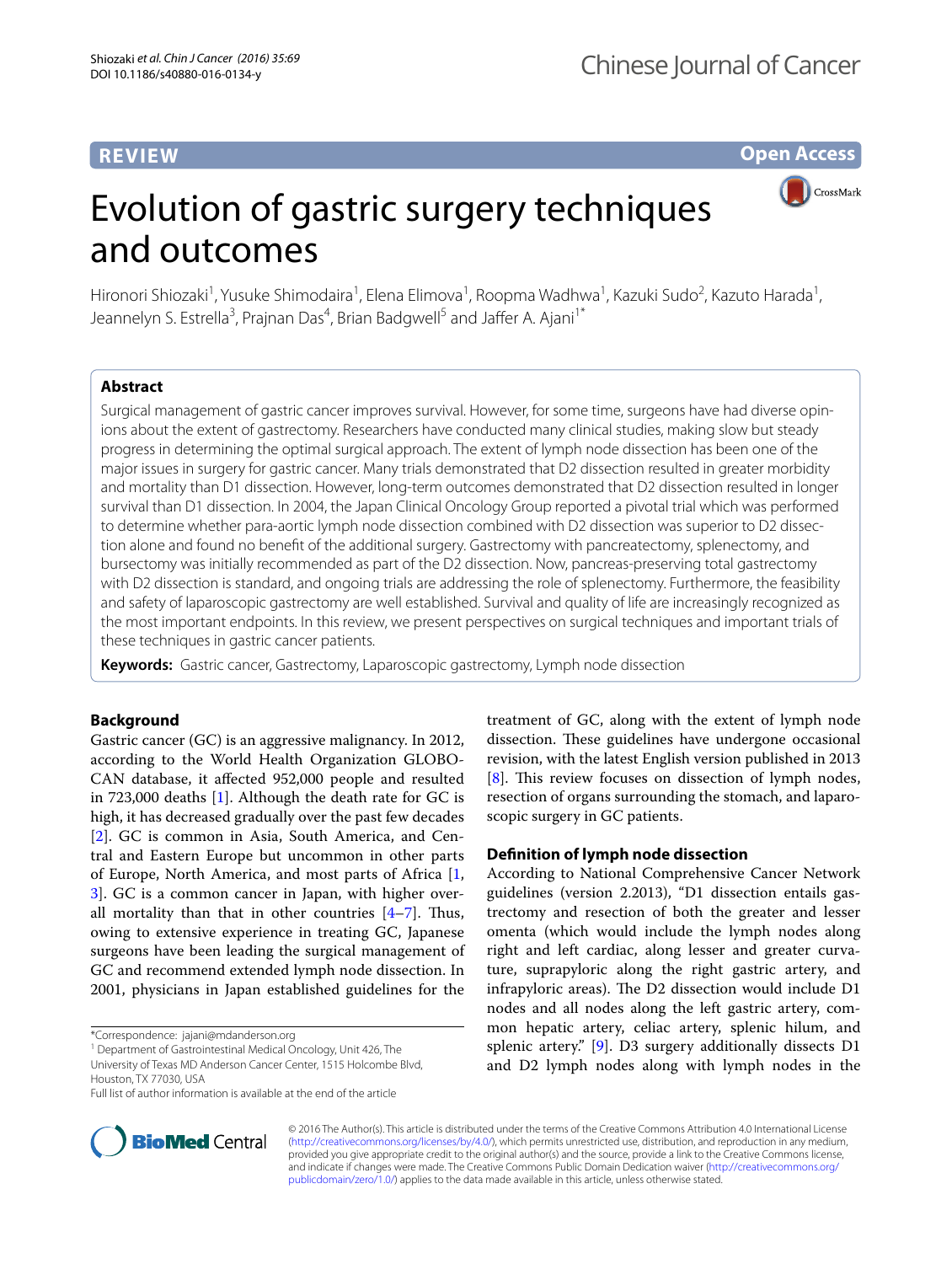hepatoduodenal ligament and retropancreatic region and surrounding the superior mesenteric vein.

## **Lymph node dissection**

The Medical Research Council in the United Kingdom conducted a prospective multicenter randomized controlled trial (RCT) with 200 patients in each arm who underwent D1 or D2 dissection and total or subtotal gastrectomy and reported the results in 1996 [\[10](#page-5-3)]. Postoperative morbidity (46% vs. 28%, *P* < 0.001) and mortality  $(13.0\% \text{ vs. } 6.5\%, P = 0.04)$  were higher in the D2 group than in the D1 group  $[10]$ . The follow-up data demonstrated no difference in the overall survival (OS) rate between the two groups  $(35\% \text{ vs. } 33\%, P = 0.43)$  [[11\]](#page-5-4).

In 1995 the Dutch Gastric Cancer Group performed a prospective multicenter RCT with 711 patients who underwent D1 or D2 node dissection (380 in the D1 arm and 331 in the D2 arm) and gastrectomy [[12\]](#page-5-5). The D2 group had higher postoperative morbidity and mortality and longer hospitalization times than the D1 group. However, the 5-year OS rates were similar (45% for the D1 group and 47% for the D2 group,  $P = 0.99$  [\[13](#page-5-6)]. After 11 years of follow-up, the OS rates did not differ significantly between the D1 and D2 groups (30% vs. 35%,  $P = 0.53$ ) [\[14\]](#page-5-7). 15-year follow-up analysis demonstrated markedly more GC-related deaths in the D1 group; in addition, local and regional recurrence rates were higher in the D1 group than in the D2 group (22% vs. 12% and 19% vs. 13%, respectively) [\[15\]](#page-5-8).

In 1994, the Italian Gastric Cancer Study Group conducted a phase II RCT of D1 and D2 dissection in GC patients [\[16](#page-5-9), [17](#page-5-10)]. It demonstrated postoperative morbidity and mortality in the D2 and D1 groups (20.9% and 3.1%, respectively) similar to those reported previously [[15\]](#page-5-8). In that trial, as opposed to prior trials, the investigators did not perform pancreatectomy. Based on these results, the Italian Gastric Cancer Study Group performed another RCT to compare gastrectomy with D1 and D2 dissection and reported the short-term results in 2010, which demonstrated no significant differences in postoperative morbidity or mortality between the two groups [[18](#page-5-11)]. Follow-up analysis demonstrated no differences in the 5-year OS rate [[19](#page-5-12)]. In subgroup analyses, the D1 group had a higher 5-year disease-specific survival rate in patients with pathologic T1 disease than the D2 group (98% vs. 83%,  $P = 0.015$ ), whereas the D2 group had a higher 5-year disease-specific survival rate in patients with pathologic T2-4 disease and cancer-positive lymph nodes than the D1 group (59% vs. 38%, *P* = 0.055) (Table [1\)](#page-1-0). However, such ad hoc results are not reliable.

In 2006 researchers in Taiwan, China conducted a single-center RCT comparing D1 and D3 dissections in combination with gastrectomy [[20](#page-5-13)]. They randomly assigned 221 eligible patients to D1 or D3 dissection performed by 11 specially trained surgeons, each of whom had performed at least 25 independent D3 dissections. D3 dissection resulted in a significantly higher 5-year OS rate than D1 dissection (59.5% vs. 53.6%, *P* = 0.041), although the morbidity was higher in the D3 group. A follow-up study demonstrated that the quality of life did not differ between the two groups [\[21](#page-5-14)]. The authors concluded that D3 dissection performed by an experienced surgeon may offer a survival benefit for patients with GC. However, this conclusion contradicts the 2010 Japanese GC treatment guidelines (version 3) [[6](#page-5-15)].

In comparison, the Japan Clinical Oncology Group (JCOG) conducted an RCT (JCOG9501) comparing the outcomes between the two groups treated with gastrectomy plus D2 dissection alone and gastrectomy plus both D2 and para-aortic nodal dissections and reported the results in 2004 [\[22](#page-5-16)]. In their study, 523 eligible patients underwent the surgery performed by experienced surgeons. The follow-up results demonstrated no difference in 5-year OS rate (69.2% for the D2 group vs. 70.3% for the D2 and para-aortic nodal dissection group,  $P = 0.85$ ) or recurrence-free survival rate (62.6% for the D2 group vs. 61.7% for the D2 and para-aortic nodal dissection group,  $P = 0.56$  [[23\]](#page-5-17).

| <b>References</b>         | <b>Dissection</b> | No. of   | Morbidity (%) | Mortality (%) | 5-year OS   | 15-year follow-up (%)    |                 |                          |
|---------------------------|-------------------|----------|---------------|---------------|-------------|--------------------------|-----------------|--------------------------|
|                           | type              | patients |               |               | rate $(\%)$ | OS rate                  | <b>Local RR</b> | <b>Regional RR</b>       |
| Cuschieri et al. [10, 11] | D1                | 200      | 27.5          | 6.5           | 35.0        | $\overline{\phantom{0}}$ |                 | $\overline{\phantom{0}}$ |
|                           | D <sub>2</sub>    | 200      | 46.0          | 13.0          | 33.0        |                          |                 | -                        |
| Bonenkamp et al.          | D1                | 380      | 24.7          | 3.9           | 45.0        | 21.6                     | 21.6            | 19.2                     |
| $[12 - 14]$               | D <sub>2</sub>    | 331      | 42.9          | 9.7           | 47.0        | 27.8                     | 12.1            | 13.0                     |
| Degiuli et al. [18, 19]   | D1                | 133      | 12.0          | 3.0           | 66.5        |                          |                 | —                        |
|                           | D <sub>2</sub>    | 134      | 17.9          | 2.2           | 64.2        | -                        |                 | $\overline{\phantom{0}}$ |

<span id="page-1-0"></span>**Table 1 Randomized trials of lymph node dissection in patients with gastric cancer: D1 vs. D2**

– no data available, *OS* overall survival, *RR* recurrence rate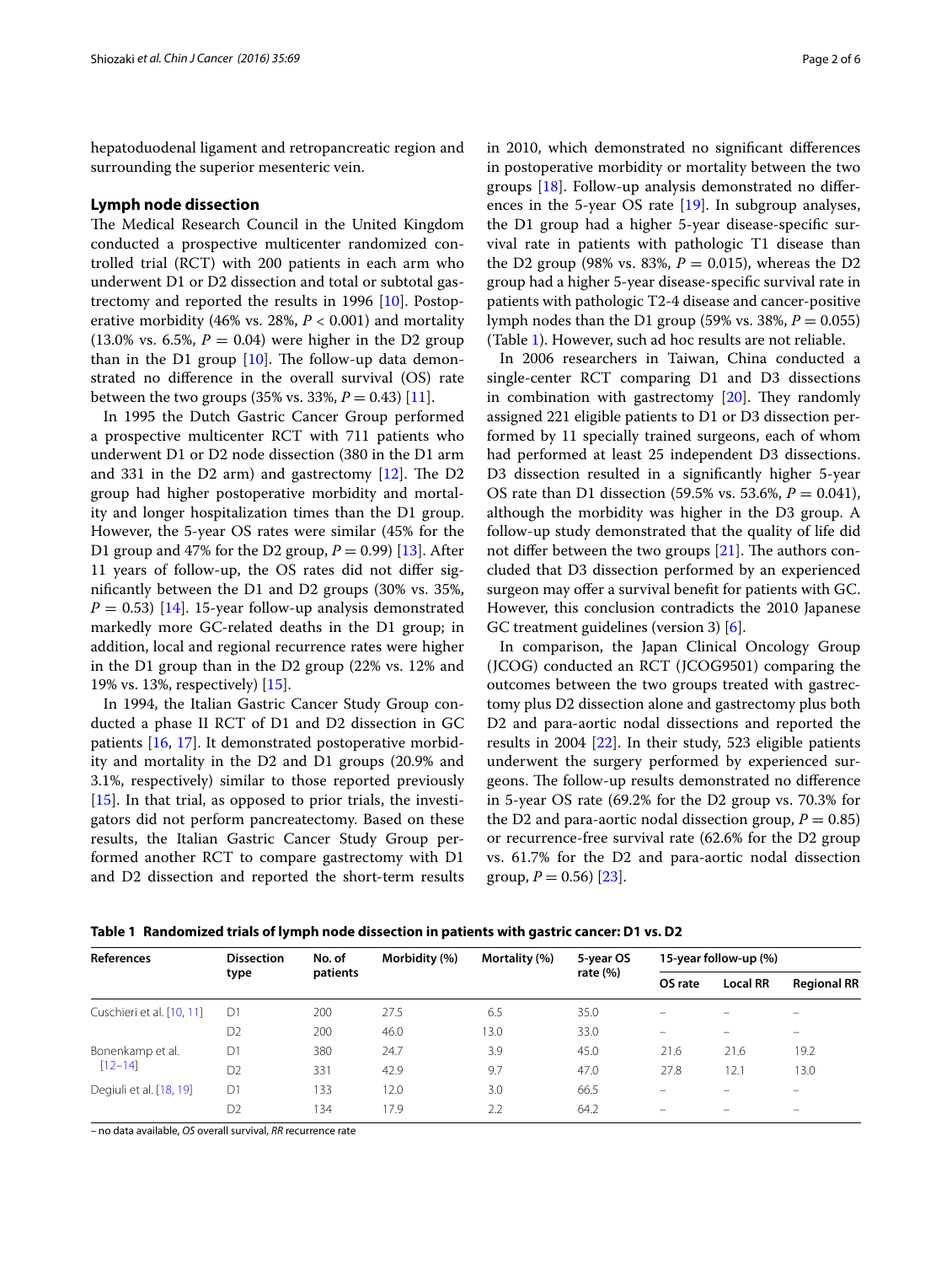## **Splenectomy and pancreatectomy**

The purpose of gastrectomy with splenectomy or pancreatectomy along with D2 dissection is the performance of comprehensive surgery. Whether to perform splenectomy and pancreatectomy in GC patients has long been a subject of debate. In 1999, the Medical Research Council conducted a multivariate analysis showing that pancreaticosplenectomy was independently associated with poor survival (hazard ratio 1.53, 95% confidence interval 1.17– 2.01) but that splenectomy was not (hazard ratio 1.36, 95% confidence interval 0.97–1.90) [[11\]](#page-5-4). Also, a Dutch Gastric Cancer Group trial published in 2004 suggested that D2 dissection, splenectomy, pancreatectomy, and older patient age (>70 years) were associated with high morbidity and mortality [[14](#page-5-7)].

Investigators in Japan conducted an RCT comparing total gastrectomy plus D2 lymph node dissection with and without pancreatectomy in 2004 [\[24](#page-5-18)]. They randomized 110 patients equally to two groups: one group underwent total gastrectomy with removal of the pancreatic body and tail as well as the spleen; the other group underwent total gastrectomy with splenectomy. Although the 5-year OS rates in the two groups did not differ significantly, 6% (1 of 18) of the patients in the pancreatectomy group had diabetes mellitus, 33% (6 of 18) of whom were diagnosed as having impaired glucose tolerance 1 year after surgery, which occurred with markedly higher frequency compared with those in the group without pancreatectomy.

In a prospective RCT comparing total gastrectomy with and without splenectomy in 187 patients in Chile in 2002 [[25\]](#page-5-19), 90 patients underwent total gastrectomy with D2 dissection and splenectomy, whereas 97 patients did so without splenectomy. The mortalities for those who underwent D2 dissection with and without splenectomy were not significantly different (3.1% vs. 4.4%,  $P > 0.7$ ). Also, the morbidity was higher in the patients treated with splenectomy than in those without [fever higher than 38 degree, 50% vs. 39% (*P* < 0.04); pulmonary complications, 39% vs. 24% ( $P < 0.08$ ); and subphrenic abscess, 11% vs. 4% (*P* < 0.05)]. The 5-year OS rate did not differ significantly in patients undergoing D2 dissection with and without splenectomy  $(42\% \text{ vs. } 36\%, P > 0.5)$ . The authors stated that splenectomy was not necessary.

In 2006, Korea researchers conducted a single-center RCT of gastrectomy with and without splenectomy [[26\]](#page-5-20). They randomly assigned 207 eligible patients with resectable GC to splenectomy (104 patients) and spleenpreserving (103 patients) groups. No significant differences in the postoperative morbidity and mortality were observed between the splenectomy group and the spleenpreserving group [15.4% vs. 8.7% (*P* = 0.142) and 1.9% vs. 1.0%  $(P = 1.000)$ , respectively]. The 5-year OS rate was not significantly higher in the splenectomy group than in the spleen-preserving group  $(54.8\% \text{ vs. } 48.8\%, P = 0.503)$ .

Based on these results, in 2002, a multicenter RCT in Japan to determine whether gastrectomy without splenectomy is suitable as a standard surgical treatment of GC (JCOG0110) has completed accrual, and the results are pending.

## **Bursectomy**

A bursectomy is a dissection of the peritoneal lining covering the pancreas and the anterior aspect of the transverse mesocolon. In 1980s, physicians in Japan performed bursectomy with radical gastrectomy and extended dissection, which meant complete resection of the post-gastric cavity lining and may have included free cancer cells and/or micrometastases [\[27](#page-5-21)]. However, it increased the risk of surgical complications. Therefore, according to the guidelines of the Japanese Gastric Cancer Association, bursectomy is recommended only for GC with serosal invasion.

In 2012, the interim results of an RCT regarding the survival benefit of bursectomy were published [\[28](#page-5-22)]. Two hundred ten patients with resectable GC were registered and underwent total or distal subtotal gastrectomy and D2 dissection as standard treatment. One hundred four patients underwent the standard procedure with bursectomy, whereas 106 patients underwent the standard procedure without bursectomy. The overall morbidity (14.30%) and mortality (0.95%) were the same in both groups. The difference in 3-year OS rate was not statistically significant between the two groups with and without bursectomy (85.6% vs. 79.6%,  $P = 0.443$ ). Also, the difference in 3-year OS rate was not statistically different between 48 patients with serosa-positive GC treated with and without bursectomy (69.8% vs. 50.2%,  $P = 0.043$ ). However, patients who did not undergo bursectomy had more peritoneal recurrences than patients who did undergo bursectomy (13.2% vs. 8.7%). Long-term results showed that the 5-year OS rates were 77.5% and 66.6% in the bursectomy and non-bursectomy groups, respectively (two-sided,  $P = 0.16$  for superiority; one-sided,  $P = 0.99$ for noninferiority). The final results of the analysis did not demonstrate the noninferiority of the standard procedure without bursectomy. Therefore, the JCOG is conducting a large multicenter RCT to evaluate bursectomy in patients with T3 (subserosal) or T4 (serosal) GC (JCOG1001), which aims to recruit 1200 patients who will undergo gastrectomy and D2 dissection with or without bursectomy followed by chemotherapy. The primary endpoint is OS; the secondary endpoints are recurrence-free survival, blood loss, operation time, morbidity, mortality,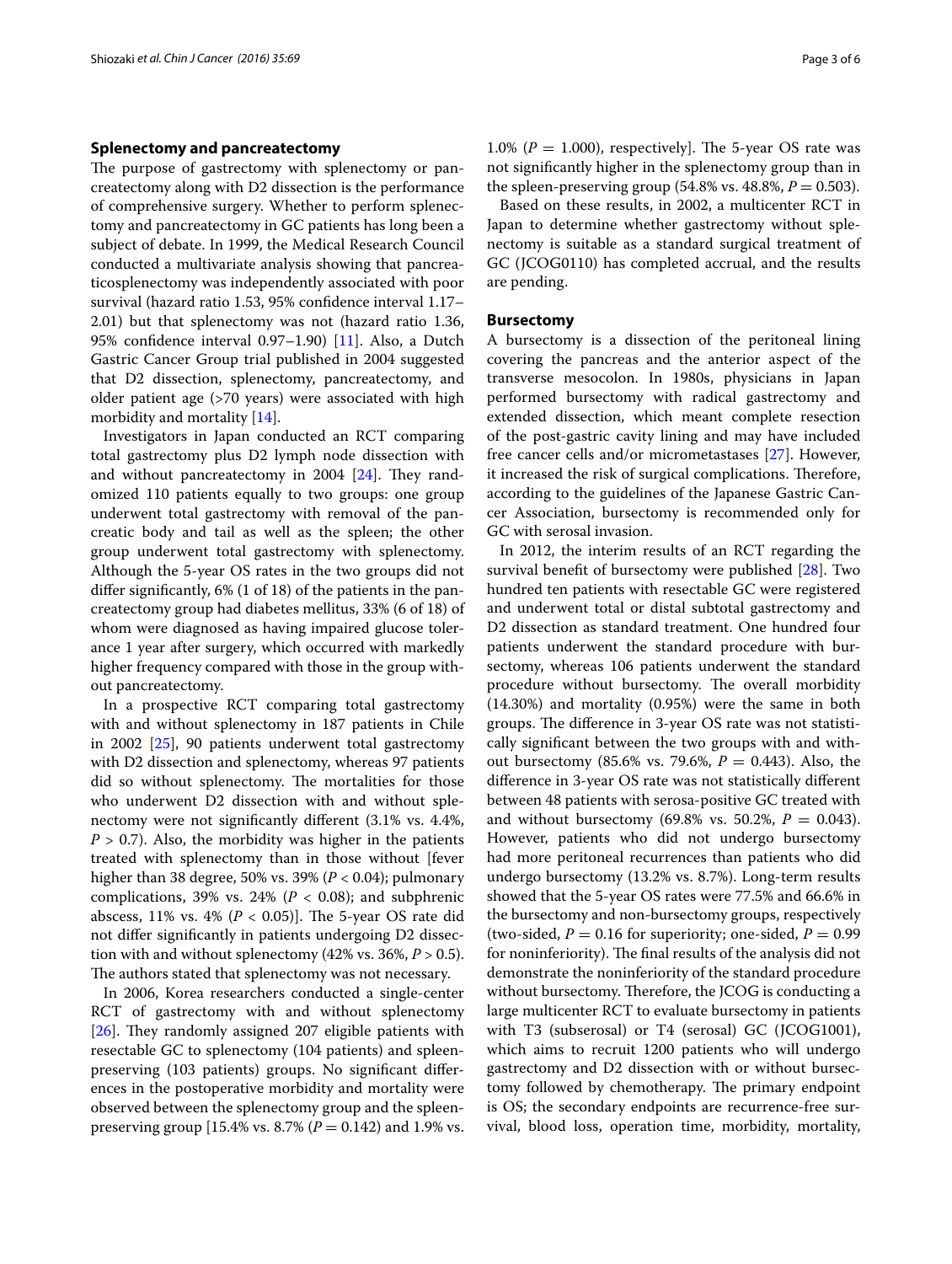and the rate of adverse effects of adjuvant chemotherapy. The results of this trial are eagerly awaited.

## **Laparoscopic surgery**

Laparoscopic gastrectomy has been popular since 2000s, and some RCTs assessed the benefit of the laparoscopic procedure. For example, investigators in Japan performed an RCT comparing laparoscopy-assisted distal gastrectomy (LADG) with open distal gastrectomy (ODG) in 2002 [[29\]](#page-5-23). In this study, 28 patients with early-stage GC underwent LADG or ODG with D1 dissection. Patients in the LADG group had less blood loss but longer operation time than the ODG group. The number of lymph nodes examined was not significantly different between the LADG and ODG groups [20.2 vs. 24.9,  $P =$  not significant (NS)]. Furthermore, bowel function and ambulation of patients in the LADG group recovered earlier than those in the ODG group (bowel function, 1.8 vs. 2.6 days, *P* < 0.05; ambulation, 2.9 vs. 3.9 days, *P* < 0.05).

In 2005, researchers conducted a similar prospective RCT recruited only 28 patients with GC [[30\]](#page-5-24). The operation time was longer in the LADG group than in the ODG group (378 vs. 235 min, *P* < 0.01), and the postoperative hospital stay was shorter in the LADG group than in the ODG group  $(12 \pm 2 \text{ vs. } 18 \pm 6 \text{ days}, P < 0.01)$ .

At the same time, researchers in Korea conducted a single-center RCT  $[31]$  $[31]$ . They randomly assigned 47 patients with early-stage GC to undergo either LADG  $(n = 24)$  or ODG  $(n = 23)$ . The mean operation time was longer in the LADG group than in the ODG group (319.6 vs. 190.4 min,  $P < 0.001$ ). However, the postoperative pulmonary complication rate was lower in the LADG group than in the ODG group (8% vs. 30%,  $P = 0.045$ ). In comparison, investigators in Italy performed a single-center RCT comparing the feasibility and OS of 59 patients with GC in the LADG and ODG groups [\[32](#page-5-26)]. They observed no significant differences between the LADG and ODG groups in the study endpoints, including morbidity  $(23.3\% \text{ vs. } 27.6\%, P = \text{NS})$  and mortality  $(3.3\% \text{ vs. } 6.9\%,$  $P = NS$ ). The times from the operation to resumption of oral intake and to discharge were shorter in the LADG group (oral intake: 5.1 vs. 7.4 days,  $P < 0.001$ ; discharge: 10.3 vs. 14.5 days, *P* < 0.001). In addition, the 5-year OS rates (58.9% vs. 55.7%,  $P = NS$ ) and the 5-year diseasefree survival rates  $(57.3\% \text{ vs. } 54.8\%, P = \text{NS})$  were similar.

In 2008, an RCT conducted in Korea to assess the quality of life of GC patients after LADG or ODG (COACT 0301) [[33](#page-5-27)] showed that blood loss in the LADG group was lower than that in the ODG group (111.6 vs. 267.2 mL,  $P < 0.05$ ) but that the operation time was longer (378 vs. 235 min, *P* < 0.01) and the number of dissected lymph nodes was smaller (39.0 vs. 45.1, *P* < 0.05) in the LADG group. The LADG group experienced earlier weaning from epidural anesthesia (39.4 vs. 47.8 mL,  $P < 0.001$ ), earlier resumption of oral intake  $(3.8 \text{ vs. } 4.1 \text{ days}, P = 0.002)$ , shorter hospital stay  $(7.2 \text{ vs. } 4.1 \text{ days})$ 8.6 days, *P* < 0.001), and better quality of life according to answers to the European Organisation for Research and Treatment of Cancer QLQ-C30 and QLQ-STO22 quality-of-life questionnaires (*P* < 0.001). The 5-year diseasefree survival and OS rates in the two groups were similar [[34\]](#page-5-28).

In 2010, a phase III multicenter RCT conducted by the Korean Laparoscopic Gastrointestinal Surgery Study Group (KLASS Trial), which included 342 patients randomized to undergo LADG (179 patients) or ODG (163 patients), showed that the postoperative complication rates were 9% (17/179) in the LADG group and 15%  $(24/163)$  in the ODG group ( $P = 0.137$ ), with no significant difference in the morbidity (11.6% vs. 15.1%,  $P = 0.137$  or mortality (1.12% vs. 0%,  $P = 0.497$ ) [[35](#page-5-29)].

In Japan, two large RCTs with GC patients based on a prior trial (JCOG0703) are ongoing [[36\]](#page-5-30). One RCT is evaluating the noninferiority of OS for LADG compared with ODG (JCOG0912) [[37\]](#page-5-31). The other is a phase II/III RCT by the Japanese Laparoscopic Surgery Study Group, evaluating morbidity and recurrence-free survival in 500 gastric cancer patients who will be registered and undergo LADG or ODG (JLSSG0901) (Table [2\)](#page-4-4).

## **Conclusions**

For some time, the optimal method of node dissection has been a subject of intense debate. However, three RCTs comparing D2 and D1 dissection have provided some consensus. D2 dissection may be more beneficial than D1 dissection. Given the results of the Italian Gastric Cancer Study Group study, selecting GC patients for more extensive surgery may be possible. Surgery beyond D2 dissection is not useful (JCOG9501).

Pancreatectomy should be avoided for GC since pancreas-preserving D2 dissection has been shown to be superior to D2 dissection with pancreatectomy [[24\]](#page-5-18). In the RCTs in Chile and Korea comparing gastrectomy with and without splenectomy, the 5-year OS rates did not differ. These results may encourage performing gastrectomy with D2 dissection that preserves the spleen. Results of a JCOG RCT designed to assess the noninferiority of spleen preservation will be helpful in resolving this issue.

LADG is another advance in GC treatment that produces results similar to those of ODG. Many RCTs have demonstrated lower blood loss with and earlier recovery from LADG than with/from ODG. However, operation time has been longer for LADG than for ODG. In some studies, LADG yielded fewer nodes than ODG. Ongoing studies will settle this issue. Additionally, robot-assisted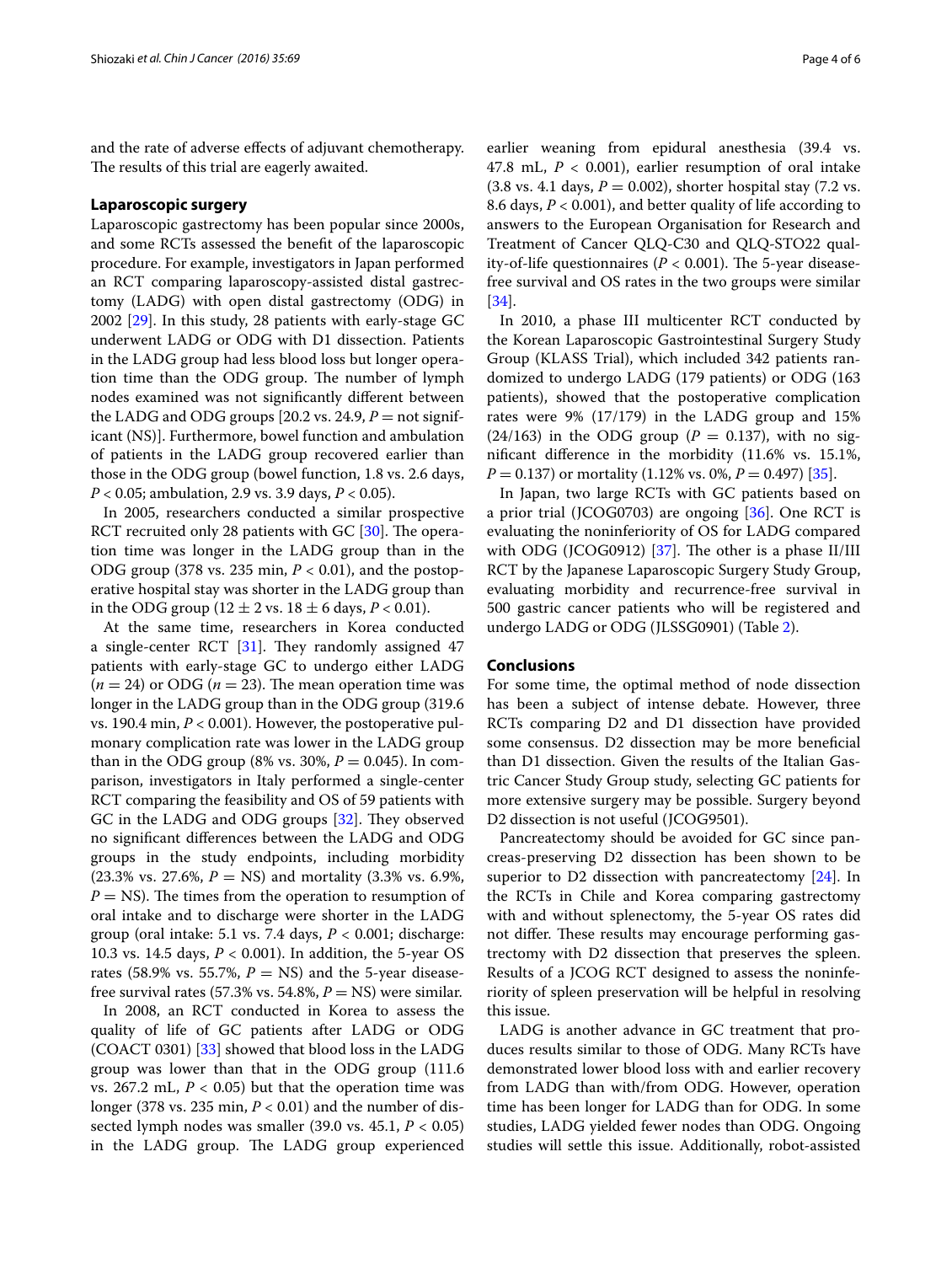| <b>References</b>        | Procedure  | No.<br>of patients | <b>Blood loss</b><br>(mL) | <b>Operation</b><br>time (min) | Morbidity<br>(%) | <b>Mortality</b><br>(%) | No. of LNs | 5-year DFS<br>rate $(%)$ | 5-year OS<br>rate $(\% )$ |
|--------------------------|------------|--------------------|---------------------------|--------------------------------|------------------|-------------------------|------------|--------------------------|---------------------------|
| Kitano et al. [29]       | <b>ODG</b> | 14                 | 258.0                     | 171.0                          | 28.6             | 0                       | 24.9       |                          |                           |
|                          | LADG       | 14                 | 117.0                     | 227.0                          | 14.3             | $\Omega$                | 20.2       |                          |                           |
| Hayashi et al.<br>$[30]$ | <b>ODG</b> | 14                 | 489.0                     | 235.0                          | 42.9             | $\Omega$                | 27.0       |                          |                           |
|                          | LADG       | 14                 | 327.0                     | 378.0                          | 14.2             | $\mathbf{0}$            | 28.0       | $\overline{\phantom{0}}$ |                           |
| Lee et al. [31]          | <b>ODG</b> | 23                 | 336.4                     | 190.4                          | 43.5             | $\Omega$                | 38.1       | -                        | -                         |
|                          | LADG       | 24                 | 294.4                     | 319.6                          | 12.5             | $\mathbf{0}$            | 31.8       |                          |                           |
| Huscher et al.<br>$[32]$ | <b>ODG</b> | 29                 | 391.0                     | 168.0                          | 27.6             | 6.9                     | 33.4       |                          |                           |
|                          | LADG       | 30                 | 229.0                     | 196.0                          | 23.3             | 3.3                     | 30.0       | $\overline{\phantom{0}}$ | -                         |
| Kim et al. [33,<br>34]   | <b>ODG</b> | 82                 | 267.2                     | 235.0                          | <b>NA</b>        | $\Omega$                | 45.1       | 97.6                     | 96.3                      |
|                          | LADG       | 82                 | 111.6                     | 378.0                          | <b>NA</b>        | 0                       | 39.0       | 98.9                     | 97.6                      |

<span id="page-4-4"></span>

– no data available, *ODG* open distal gastrectomy, *LADG* laparoscopy-assisted distal gastrectomy, *LNs* lymph nodes, *DFS* disease-free survival, *NA* not applicable

## <span id="page-4-5"></span>**Table 3 Ongoing randomized trials of GC surgery techniques**

| Authors and the trial number | Procedure                                            | Target sample size (cases) | <b>Endpoint</b> |
|------------------------------|------------------------------------------------------|----------------------------|-----------------|
| Sasako et al. (JCOG 0110)    | Gastrectomy with splenectomy vs. without splenectomy | 500                        | OS.             |
| Doki et al. (JCOG 1001)      | Gastrectomy with bursectomy vs. without bursectomy   | 1200                       | OS              |
| Kim et al. (KLASS 01)        | ODG vs. LADG                                         | 342                        | OS              |
| Katai et al. (JCOG 0912)     | ODG vs. LADG for early-stage GC                      | 920                        | OS              |
| Kitano et al. (JLSSG0901)    | ODG vs. LADG for advanced-stage GC                   | 500                        | Incidence, RFS  |

*RFS* recurrence-free survival, *Incidence* incidence of anastomotic leakage or pancreatic fistula, *GC* gastric cancer, *LADG* laparoscopy-assisted distal gastrectomy, *ODG* open distal gastrectomy

surgery for GC is becoming prevalent, and many studies of neoadjuvant and adjuvant chemotherapy and radiation therapy are in progress, though without sufficient evidence. In the future, the results of ongoing studies may alter operating procedures (Table [3\)](#page-4-5).

In conclusion, GC surgery techniques have evolved over time. D2 dissection without pancreatectomy (and even with splenectomy) has been embraced as the standard, and further developments will bring about the use of robotics.

#### **Abbreviations**

GC: gastric cancer; RCT: randomized controlled trial; JCOG: Japan Clinical Oncology Group; LADG: laparoscopy-assisted distal gastrectomy; ODG: open distal gastrectomy.

#### **Authors' contributions**

HS and YS drafted the manuscript; EE, RW, KS, and KH collected the references; JSE, PD, and BB contributed interpretation; and HS, YS, and JAA revised the manuscript. All authors read and approved the final manuscript.

### **Author details**

<sup>1</sup> Department of Gastrointestinal Medical Oncology, Unit 426, The University of Texas MD Anderson Cancer Center, 1515 Holcombe Blvd, Houston, TX 77030, USA.<sup>2</sup> National Cancer Center Hospital, Tokyo 104-0045, Japan. <sup>3</sup> Department of Pathology, The University of Texas MD Anderson Cancer Center, Houston, TX 77030, USA. 4 Department of Radiation Oncology, The University of Texas MD Anderson Cancer Center, Houston, TX 77030, USA.

<sup>5</sup> Department of Surgical Oncology, The University of Texas MD Anderson Cancer Center, Houston, TX 77030, USA.

## **Acknowledgements**

This work was supported by multidisciplinary grants from The University of Texas MD Anderson Cancer Center. It was also supported in part by the National Cancer Institute, National Institutes of Health (No. CA138671, CA172741, and CA150334 to JAA) and the Biostatistics Resource Group (No. P30CA016672). YS was awarded a scholarship from St. Luke's Life Science Institute.

#### **Competing interests**

The authors declare that they have no competing interests.

Received: 12 December 2015 Accepted: 19 July 2016 Published online: 26 July 2016

### **References**

- <span id="page-4-0"></span>Jemal A, Bray F, Center MM, Ferlay J, Ward E, Forman D. Global cancer statistics. CA Cancer J Clin. 2011;61(2):69–90. doi:[10.3322/caac.20107.](http://dx.doi.org/10.3322/caac.20107)
- <span id="page-4-1"></span>2. Bertuccio P, Chatenoud L, Levi F, Praud D, Ferlay J, Negri E, et al. Recent patterns in gastric cancer: a global overview. Int J Cancer. 2009;125(3):666–73. doi:[10.1002/ijc.24290](http://dx.doi.org/10.1002/ijc.24290).
- <span id="page-4-2"></span>3. Sasako M, Inoue M, Lin JT, Khor C, Yang HK, Ohtsu A. Gastric Cancer Working Group report. Jpn J Clin Oncol. 2010;40(Suppl 1):i28–37. doi:[10.1093/](http://dx.doi.org/10.1093/jjco/hyq124) iico/hya124.
- <span id="page-4-3"></span>4. Matsuda A, Machii R. Trends in stomach cancer mortality rates in Japan, USA, UK, France and Korea based on the WHO mortality database. Jpn J Clin Oncol. 2012;42(2):154. doi:[10.1093/jjco/hys004.](http://dx.doi.org/10.1093/jjco/hys004)